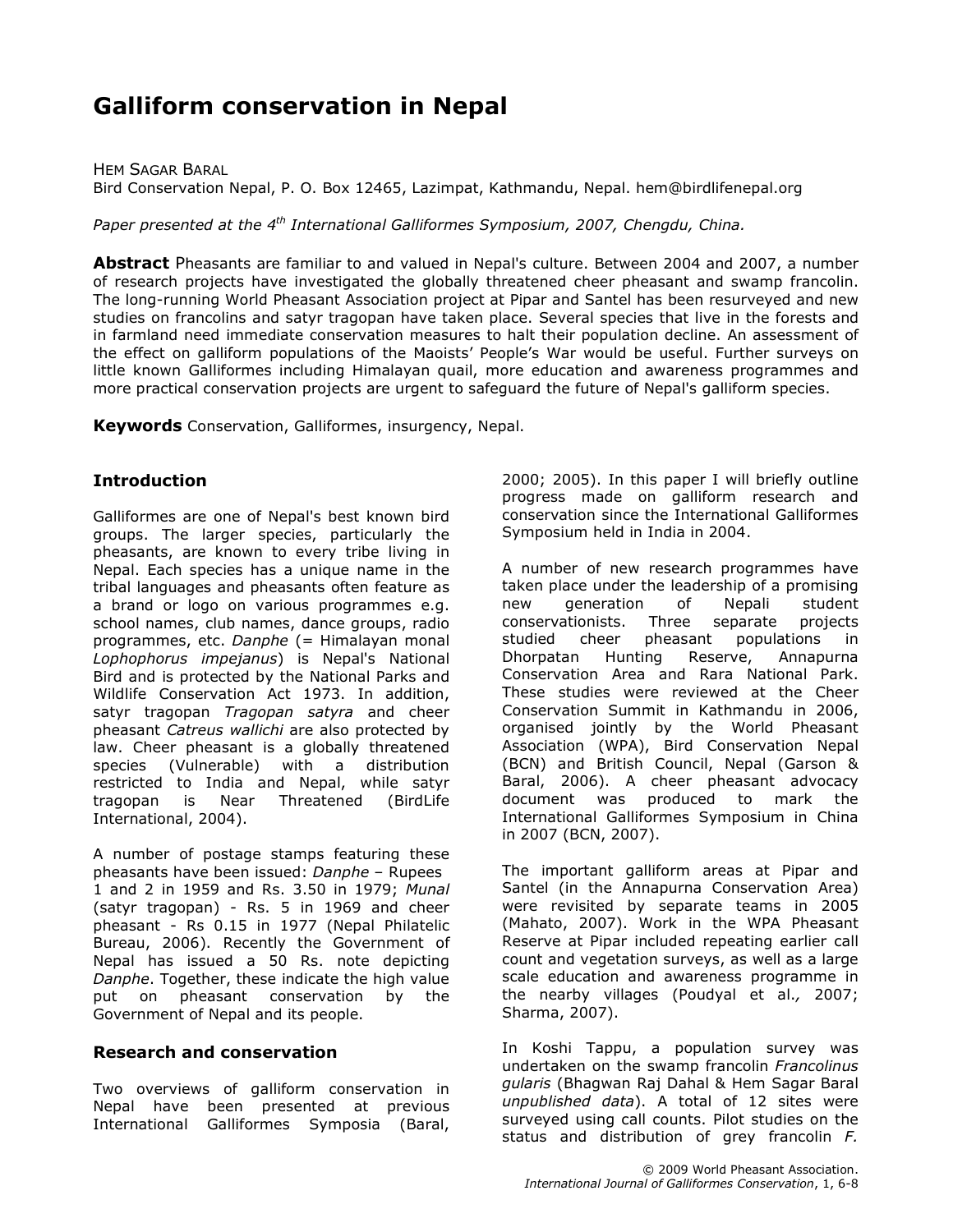pondicerianus and black francolin F. francolinus were conducted in the Lumbini Farmlands Important Bird Area (IBA) (Hem Sagar Baral, Dinesh Giri & Sharad Singh unpublished data). A study of satyr tragopan funded by the Oriental Bird Club (OBC) was conducted in the Mai Valley IBA in 2007 (Naveen Mahato unpublished data).

Despite being classified as globally threatened (category: Vulnerable), swamp francolin remain unprotected. BCN has strongly recommended inclusion of swamp francolin by the Government of Nepal on the protected bird list. BCN has also requested the Postal Service of Nepal to issue postal stamps featuring this species to help raise its profile.

The BCN bulletin Danphe, has published seven important articles exclusively on Galliformes (Thapa, 2005; Acharya, 2006; 2007; Singh, 2007; Mahato, 2007; Sharma et al., 2007; Garson & Baral, 2007). WPA and BCN have forged a very strong partnership to carry out these projects.

In addition to these Danphe publications, WPA News and other international journals and bulletins have also published articles on pheasants and their habitat conservation in Nepal (e.g. McGowan, 2004; Kaul, 2005; McGowan, 2005; Dahal et al., 2007). For example, Tiger Paper recently published a paper on a study of vegetation and grazing impacts on pheasant in Pipar (Poudyal et al., 2007) and an assessment of swamp francolin at Koshi Tappu Wildlife Reserve has just been published (Dahal et al., 2009).

### Future priorities

During the Maoists' People's War, a general increase in galliform abundance was observed in many areas of the country (Baral, 2005). However, this increase took place not because these birds were given greater protection, but rather because during the Maoists' People's War, many forested areas remained inaccessible because of the fear of armed people and land mines. This resulted in habitat protection, less disturbed forest areas and reduced hunting. Now that Maoists have become part of the mainstream political process, areas that remained inaccessible during the war have started to become disturbed again. Already there is an indication that the increases in abundance of forest Galliformes have started to reverse. A study on the effects of the Maoists' People's War on galliform populations in Nepal would be useful to give indicators of future priorities for the effective conservation of Galliformes.

Conservation projects that aim to increase galliform abundance are urgently needed to help efforts to stabilize and restore the species. Species of national conservation concern include swamp francolin, cheer pheasant, satyr tragopan, grey francolin, koklass pheasant Pucrasia macrolopha, red junglefowl Gallus gallus, Indian peafowl Pavo cristatus, Himalayan snowcock Tetraogallus himalayensis, and Tibetan snowcock T. tibetanus. Most species receive some protection inside protected areas, but grey francolin are heavily dependent on the traditional agricultural landscape. The other two Nepal francolin species, black and swamp have been also noted in similar habitats. The farmland dependent Galliformes require immediate conservation measures.

Satyr tragopan have been used as a target species for the development of birdwatching and trekking tourism in the Himalayas. The impact of trekking tourism on Galliformes is not known and a study should be initiated. Education and awareness programmes to encourage community-based safeguards are important for protection of Galliformes. Feasibility studies of nest box schemes for satyr tragopan and the translocation of swamp francolin to other suitable areas should also be conducted.

For many years access to the western part of Nepal has been severely limited. There has been very little survey or conservation work in the area since the insurgency started. Recent evidence of cheer pheasant from the mid hills of far western Nepal (Budha, 2006) indicates that area in the western Nepal should be given priority on bird surveys.

An expedition should be mounted to look for Critically Endangered Himalayan quail Ophrysia superciliosa in the western part of Nepal. The only documented study made for this species in Nepal is by the late Dillon S. Ripley (Ripley, 1953). This expedition followed the Karnali river catchment which is an area too far east of Mussorie and Nainital. Other than this study no attempts have been made to look for this bird in Nepal although Nainital and Mussorie where the species was first collected are only 50 km away. There is more potentially suitable habitat west of this river valley closer to Mussorie and Nainital.